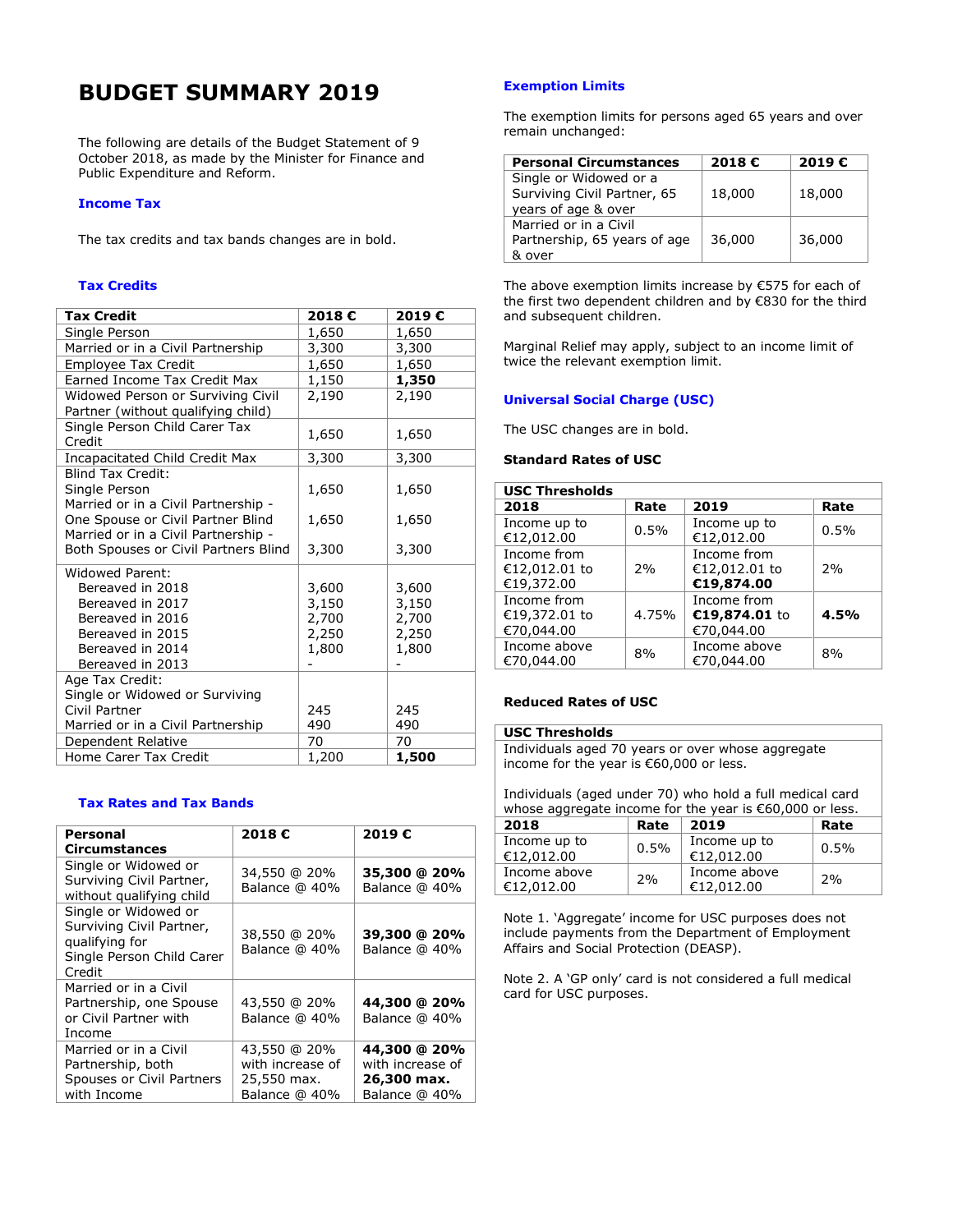# **Exempt Categories**

These remain unchanged:

| 2018                                                                  | 2019                                                                  |
|-----------------------------------------------------------------------|-----------------------------------------------------------------------|
| Where an individual's income<br>for a year does not exceed<br>€13,000 | Where an individual's<br>income for a year does not<br>exceed €13,000 |
| All DEASP payments                                                    | All DEASP payments                                                    |
| Income already subjected to<br>DIRT                                   | Income already subjected<br>to DIRT                                   |

## **3% Surcharge (non-PAYE income)**

The surcharge of 3% on individuals who have non-PAYE income that exceeds €100,000 in a year remains unchanged.

# **Mortgage Interest Relief**

## **Mortgage interest deductibility for landlords**

From 1 January 2019 landlords of residential property will be able to deduct 100% of their mortgage interest against their rental income. Without this change, the permitted deduction would have been 90% of mortgage interest in 2019 and 95% of mortgage interest in 2020.

# **Capital Acquisitions Tax (CAT)**

## **Tax-free Thresholds**

The CAT Group A tax-free threshold is increased as follows:

|   | <b>Threshold</b>                                                                                                                                                                                                                                                                                                               | Existing<br>Level | <b>New Level</b> |
|---|--------------------------------------------------------------------------------------------------------------------------------------------------------------------------------------------------------------------------------------------------------------------------------------------------------------------------------|-------------------|------------------|
| A | Applies where the<br>beneficiary is a child<br>(including adopted child,<br>step-child and, in some<br>circumstances, foster<br>child) or is a minor child of<br>a deceased child of the<br>disponer. Parents also fall<br>within this threshold where<br>they take an inheritance of<br>an absolute interest from a<br>child. | €310,000          | €320,000         |
| в | Applies where the<br>beneficiary is a brother,<br>sister, a nephew, a niece<br>or lineal ancestor or lineal<br>descendant of the<br>disponer.                                                                                                                                                                                  | €32,500           | No change        |
| С | Applies in all other cases.                                                                                                                                                                                                                                                                                                    | €16,250           | No change        |

The new Group A tax-free threshold applies to gifts and inheritances taken on or after 10 October 2018.

# **Corporation Tax (CT)**

#### **Film Relief**

The scheme provides relief in the form of CT credit related to the cost of production of certain films. The credit was due to expire at the end of 2020 and will now be extended until 2024.

A new, short-term, regional uplift commencing at 5% is being introduced for productions being made in areas designated under State aid regional guidelines. This is subject to State aid approval and will be tapered over four years.

## **Capital allowances for employer-provided fitness and childcare facilities**

Accelerated capital allowances are being made available for capital expenditure incurred on equipment and buildings used for the purposes of providing fitness and childcare facilities to employees.

The scheme is available to all employers in the State who provide such services and facilities to employees for their exclusive use. This provision will apply from 1 January 2019.

## **Capital allowances for gas-propelled vehicles and refuelling equipment**

Accelerated capital allowances are being made available for capital expenditure incurred by persons who use gaspropelled vehicles and refuelling equipment for the purposes of their trade.

## **Three Year Relief for Start-up Companies**

This measure provides relief from CT on trading income (and certain capital gains) for new start-up companies in the first three years of trading. This relief was due to expire at the end of 2018 and is being extended to companies commencing a qualifying trade during the next three years.

# **CT and Capital Gains Tax (CGT)**

## **Anti-Tax Avoidance Directive (ATAD)**

As part of Ireland's commitment to implementing the ATAD, the Finance Bill will provide for a new ATAD compliant exit tax regime and Controlled Foreign Company (CFC) Rules.

## **Exit Tax**

The ATAD compliant exit tax regime will tax unrealised capital gains where companies migrate or transfer assets offshore such that they leave the scope of Irish tax.

The rate of the exit tax charge, which comes into effect on 10 October 2018, will be 12.5%.

#### **CFC Rules**

The CFC rules are an anti-abuse measure, designed to prevent the diversion of profits to offshore entities (the CFCs) in low or no tax jurisdictions. The rules are required by the ATAD and will take effect for accounting periods of controlling companies beginning on or after 1 January 2019.